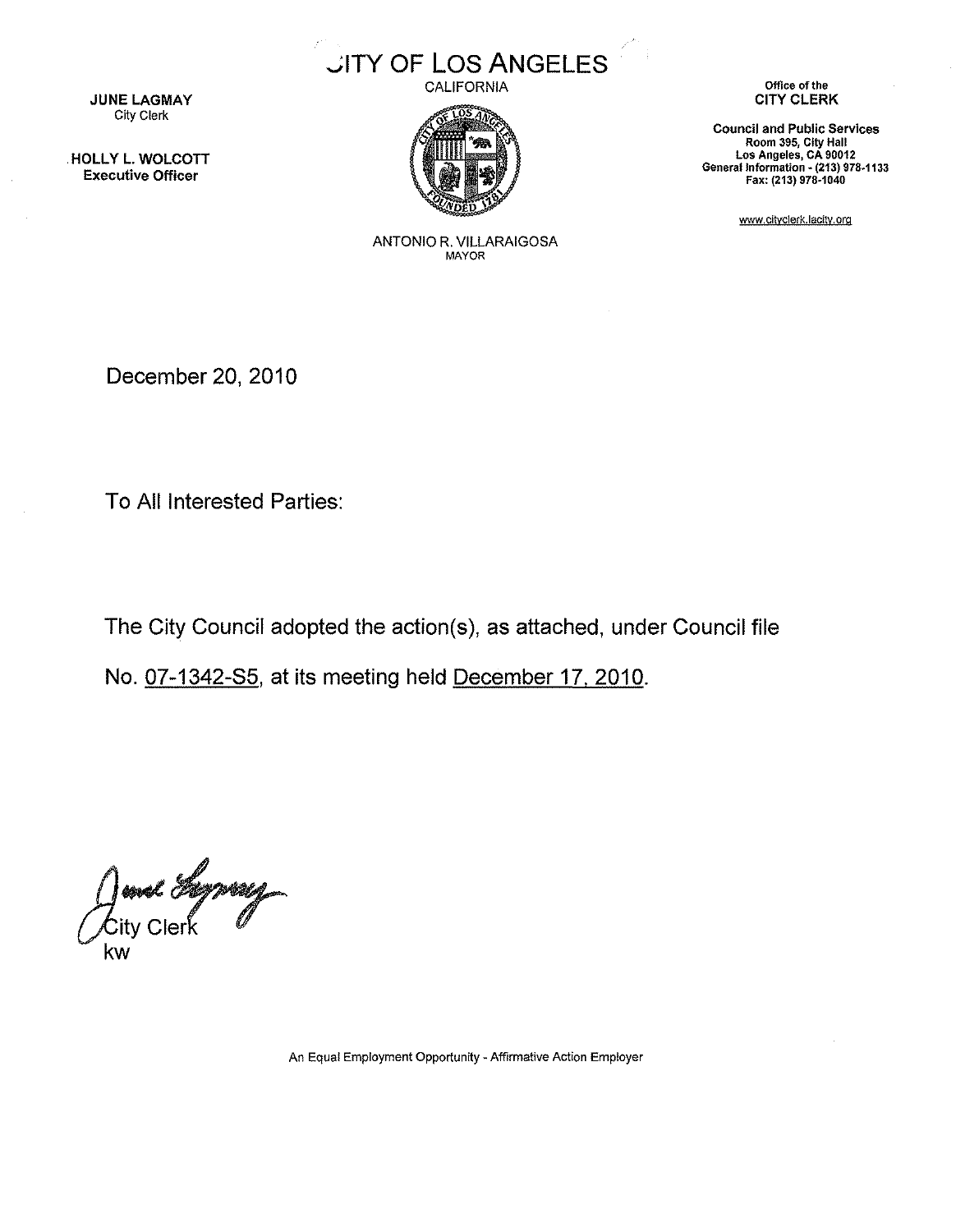## **COMMUNICATION**

**TO: LOS ANGELES CITY COUNCIL FILE NO. 07-1342-55**

## **FROM: COUNCILMEMBER ED P. REYES, CHAIR AD HOC RIVER COMMITTEE**

COMMUNICATION FROM CHAIR, AD HOC RIVER COMMITTEE relative to Los Angeles River access and uses, the establishment of the Watershed Infiltration for Supply and Environmental Restoration Committee and identification of resources for maintenance and access to the Los Angeles River.

Recommendations for Council action:

- 1. NOTE and FILE the September 28,2010 report from the Los Angeles Fire Department (LAFD), the September 9, 2010 report from the Department of General Services (GSD), the June 8, 2010 report from the Department of Recreation and Parks, and the June 4, 2010 report from the Los Angeles Department of Water and Power.
- 2. INSTRUCT the Bureau of Engineering to incorporate security agency input and concerns in the early phases of the projects.
- 3. INSTRUCT the Los Angeles Police Department, the GSD, and the LAFD to incorporate the Los Angeles River in future funding requests for expanded safety and security services.
- 4. INSTRUCT the City Department Taskforce to seek funding for signage, mileage markers, and emergency response program for the Los Angeles River.
- 5. REQUEST the River Cooperation Committee to review, evaluate, and advise on river access programs, security, and safety efforts; and to seek funding for a public education program on water safety, flood management, and water quality.

Fiscal Impact Statement: Neither the City Administrative Officer nor the Chief Legislative Analyst has completed a financial analysis of this report.

Community Impact Statement: None submitted.

## Summarv:

On November 15, 2010, your Committee Chair considered reports from the LAFD, GSD, Recreation and Parks, and Water and Power relative to Los Angeles River access and uses, the establishment of the Watershed Infiltration for Supply and Environmental Restoration Committee and identification of resources for maintenance and access to the Los Angeles River. The reports, attached to the Council file, provide details on this subject. During the discussion of this matter, the representatives from the above-referenced departments provided an overview of these reports and responded to several related questions posed by the Committee Chair.

After additional discussion and offering the opportunity for public comment, the Committee Chair recommended that Council approve the recommendations reflected above. This matter is now submitted to the Council for its consideration.